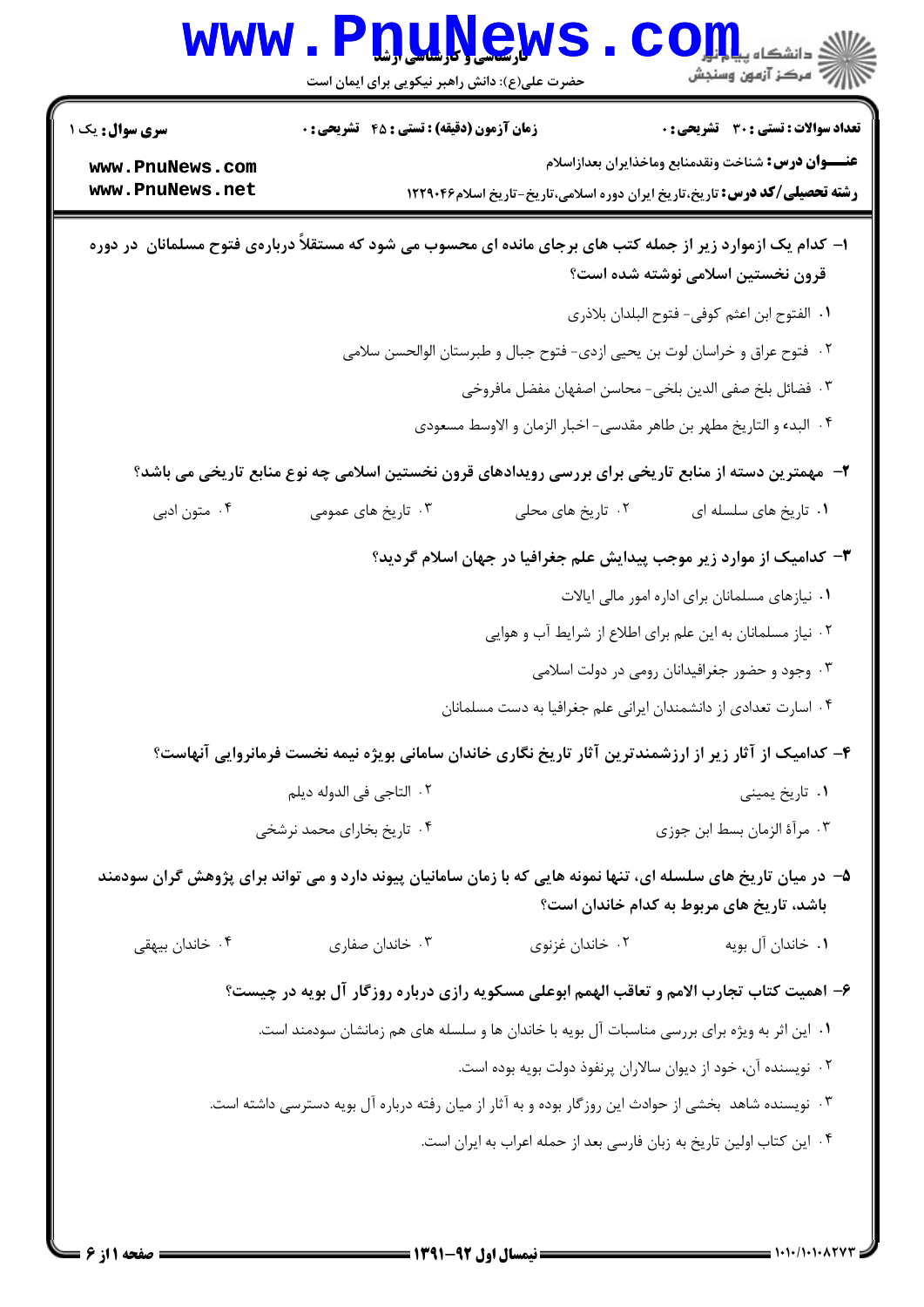|                                                                                                                             | www.Pnunews<br>حضرت علی(ع): دانش راهبر نیکویی برای ایمان است                                            | ر دانشگاه پی <mark>ا ب</mark> ا و <mark>ر</mark><br>ر آمرڪز آزمون وسنڊش                                                                                                                         |  |  |  |
|-----------------------------------------------------------------------------------------------------------------------------|---------------------------------------------------------------------------------------------------------|-------------------------------------------------------------------------------------------------------------------------------------------------------------------------------------------------|--|--|--|
| <b>سری سوال : ۱ یک</b><br>www.PnuNews.com<br>www.PnuNews.net                                                                | زمان آزمون (دقیقه) : تستی : 45 آتشریحی : 0                                                              | <b>تعداد سوالات : تستی : 30 ٪ تشریحی : 0</b><br><b>عنـــوان درس:</b> شناخت ونقدمنابع وماخذايران بعدازاسلام<br><b>رشته تحصیلی/کد درس:</b> تاریخ،تاریخ ایران دوره اسلامی،تاریخ-تاریخ اسلام۱۲۲۹۰۴۶ |  |  |  |
| ۷- مولف کتاب«تمدن اسلامی در قرن چهارم هجری یا رنسانس اسلامی» که به تاریخ دوره آل بویه نیز توجه کرده است، اثر<br>كيست؟       |                                                                                                         |                                                                                                                                                                                                 |  |  |  |
| ۰۴ جواد هروی                                                                                                                | ۰۳ محمد رضا ناجي                                                                                        | ۰۲ آدام متز<br>٠١ على اصغر فقيهي                                                                                                                                                                |  |  |  |
|                                                                                                                             |                                                                                                         | ۸– نخستین تاریخ دودمانی غزنویان کدام یک از آثار زیر است؟                                                                                                                                        |  |  |  |
|                                                                                                                             | ۲. تاریخ یمینی ابونصر محمدعتبی                                                                          | ٠١. زين الاخبار گرديزي                                                                                                                                                                          |  |  |  |
| ۰۴ مجمع الانساب شبانكاره اى<br>٠٣ مجمل التواريخ و القصص                                                                     |                                                                                                         |                                                                                                                                                                                                 |  |  |  |
|                                                                                                                             |                                                                                                         | ۹- کدام گزینه از جمله منابع ادبی و تذکره های ادبی بسیار مهم روزگار غزنوی به شمار می رود؟                                                                                                        |  |  |  |
|                                                                                                                             |                                                                                                         | ٠١. وفيات الاعيان ابوالعباس احمد                                                                                                                                                                |  |  |  |
|                                                                                                                             |                                                                                                         | ٢. يتيمة الدهر في محاسن اهل العمر ابومنصور محمد الثعالبي                                                                                                                                        |  |  |  |
|                                                                                                                             |                                                                                                         | ٠٣ جوامع الحكايات سديد الدين محمد عوفي                                                                                                                                                          |  |  |  |
|                                                                                                                             |                                                                                                         | ۰۴ ارشاد الاريب الى معرفه الاديب ياقوت حموي                                                                                                                                                     |  |  |  |
|                                                                                                                             |                                                                                                         | ۱۰- چرا باوجود گستردگی قلمرو سلجوقیان، تاریخ نگاری خاندانی این روزگار نسبتاً ضعیف و کم مایه است؟                                                                                                |  |  |  |
|                                                                                                                             |                                                                                                         | ۰۱ به این جهت که از روزگار سلجوقی به بعد سبک نگارش پیچیده و متکلف در ادبیات فارسی و متون تاریخی بوجود می آید.                                                                                   |  |  |  |
| ۲. از آنجا که سلجوقیان ایرانی نبوده و به عنوان مهاجم وارد این سرزمین شده بودند، علاقه ای به ثبت و ضبظ وقایع تاریخی نداشتند. |                                                                                                         |                                                                                                                                                                                                 |  |  |  |
|                                                                                                                             |                                                                                                         | ۰۳ به دلیل عدم حضور و ظهور تاریخ نگاران با بینش و تفکر تاریخی در این دوره                                                                                                                       |  |  |  |
|                                                                                                                             |                                                                                                         | ۰۴ به دلیل ناآشنایی و دشمنی سلجوقیان به دو زبان بسیار مهم عربی و فارسی                                                                                                                          |  |  |  |
| 11– كدام گزينه در خصوص «نفثة المصدور  في فتور زمان الصدور و صدور الزمان الفتور» صحيح مي باشد؟                               |                                                                                                         |                                                                                                                                                                                                 |  |  |  |
|                                                                                                                             |                                                                                                         | ٠١ اثر انوشيروان بن خالد كاشاني شامل روابط خوارزمشاهيان با قراخانيان مي باشد.                                                                                                                   |  |  |  |
|                                                                                                                             | ٢ . اثر نجم الدين ابوالرجاء قمي از موثرترين منابع براي شناخت اوضاع سياسي اجتماعي دوره سلجوقيان مي باشد. |                                                                                                                                                                                                 |  |  |  |
|                                                                                                                             | ۰۳ اثر انوشیروان بن خالد کاشانی در اصل شامل حوادث آغاز جلوس ملک شاه سلجوقی تا مرگ راشد خلیفه عباسی است. |                                                                                                                                                                                                 |  |  |  |
|                                                                                                                             |                                                                                                         | ۰۴ نوشته قاضی شهاب الدین احمد دمشقی است که با دیدگاهی نقادانه و در مواردی دشمنانه نسبت به تیمور کتاب خود را تالیف کرده                                                                          |  |  |  |
|                                                                                                                             |                                                                                                         |                                                                                                                                                                                                 |  |  |  |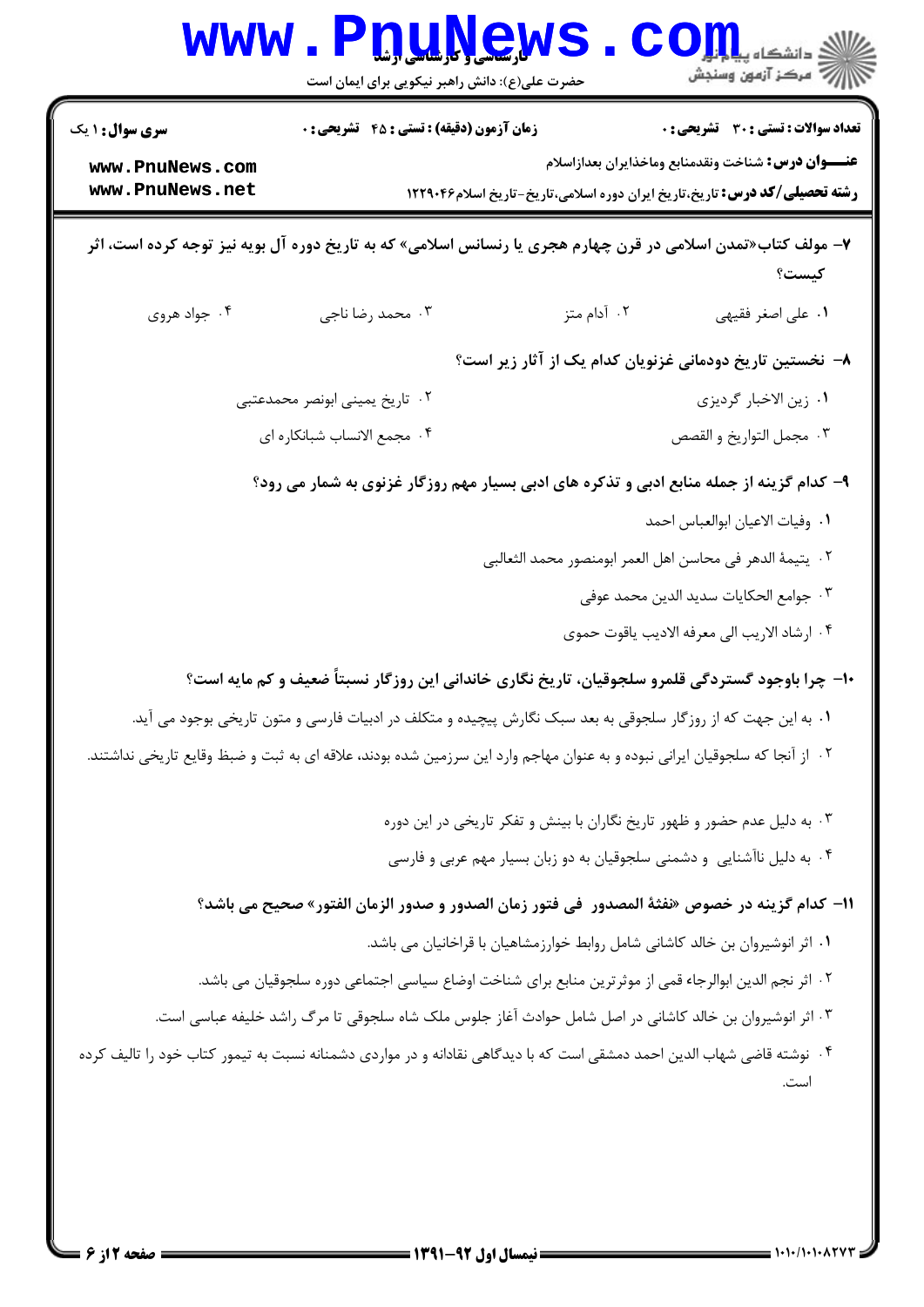## www.PnuN ews. COM

حضرت علی(ع): دانش راهبر نیکویی برای ایمان است

تعداد سوالات : تستي : 30 - تشريحي : 0

**زمان آزمون (دقیقه) : تستی : 45 گشریحی: 0** 

**سری سوال :** ۱ یک

عنـــوان درس: شناخت ونقدمنابع وماخذايران بعدازاسلام

**رشته تحصیلی/کد درس:** تاریخ،تاریخ ایران دوره اسلامی،تاریخ-تاریخ اسلام۱۲۲۹۰۴۶

www.PnuNews.com www.PnuNews.net

۱۲- از ویژگی های مهمی که عالم آرای عباسی اثر مشهور اسکندر بیگ منشی را در میان نمونه های همانند خود برجسته کرده، كدام است؟

٠١. با ديدي نقادانه آميخته با دشمني به افراد خاندان حاكم زمانه خود پرداخته است.

۰۲ در این کتاب به اثبات تشیع خاندان صفوی پیش از تلاش برای رسیدن به فرمانروایی پرداخته شده است.

۰۳ مولف در دوره شاه صفی از جمله دیوانیان و مشرف اصطبل شاهی بوده و خواه ناخواه بسیاری از رویدادها را دیده است.

۰۴ از ویژگی های این اثر پرداختن به مباحث فرهنگی همچون احوال دانشمندان عصر صفوی و رعایت جانب اعتدال است

۱۳- کدام یک از گزینه های زیر مشهورترین جهانگرد و سفرنامه نویس فرانسوی در ایران عصر صفوی است که زمان درازی در روزگار شاه سلیمان در ایران اقامت داشته است؟

۰۲ جملي کارري ۰۴ ژان شاردن ۰۳ مارتن سانسون ١. انگلبرت كميفر

۱۴– کدامیک از موارد زیر از امتیازات ویژه تاریخ جهانگشای جوینی در خصوص تاریخ سلسله سلجوقیان محسوب می شود؟

۰۱ نویسنده مقام وزارت سه تن از شاهان سلجوقی را عهده دار بوده است.

۲ . بهره بردن مولف از اسناد و کتب موجود در قلاع اسماعیلیه، برای تشریح روزگاران پیشین این فرقه می باشد.

۰۳ برخلاف سایر آثار همانند خود،جهانگشای جوینی فقط به سلسله سلجوقیان از آغاز تا انحطاط پرداخته است.

۰۴ پرداختن ویژه این اثر به روابط میان سلجوقیان با دستگاه خلافت عباسی.

1۵- كدام گزينه در خصوص كتاب «مآثر السلطانيه» عبدالرزاق بيگ دنبلي صحيح است؟

- ۱. این اثر تاریخ خاندان قاجار است و اهمیت این اثر بخاطر گزارشهای آن از دوره اول جنگهای ایران و روس می باشد.
- <sup>۲</sup>۰ نویسنده از اعضای خاندان حکومتگر عصر زندیه به شمار می رود و اطلاعات او برگرفته تاریخ خاندان زند و از تاریخ محمدی ساروی
- ۰۳ این اثر تاریخ خاندان قاجار است و نویسنده از شاهزادههای قاجار می باشد که شاهد دوره دوم جنگ@ای ایران و روس بوده است. این کتاب حوادث سالهای ۱۲۴۰ تا ۱۲۶۷ هـ ق را در برمی گیرد.
- ۴ . نویسنده از مقامات مهم مذهبی، سیاسی و اداری دوران زندیه است و این اثر دربردارنده اوضاع ایران پس از مرگ نادرشاه افشار می ىاشد.

۱۶- کدامیک از گزینه های زیر مربوط به «چهار مقاله نظامی عروضی» می باشد؟

٠١ مولف آن معاصر غزنويان بوده و اطلاعات بسيار كميابي در خصوص اصل و نسب غوريان به دست مي دهد.

۲ . مولف آن معاصر سلجوقیان بوده و دارای برخی جزییات نسبتاً دقیق درباره روابط سلجوقیان و غوریان می باشد.

۰۳ به عنوان یک دیوان شعر اوضاع و احوال اجتماعی دوران خوارزمشاهیان را به زبان طنز به نقد می کشد.

۰۴ کتابی است درباره آیین جنگ و لشکر آراستن که روایاتی از برخوردهای سلاطین غزنوی و غوری با یکدیگر را بیان می کند.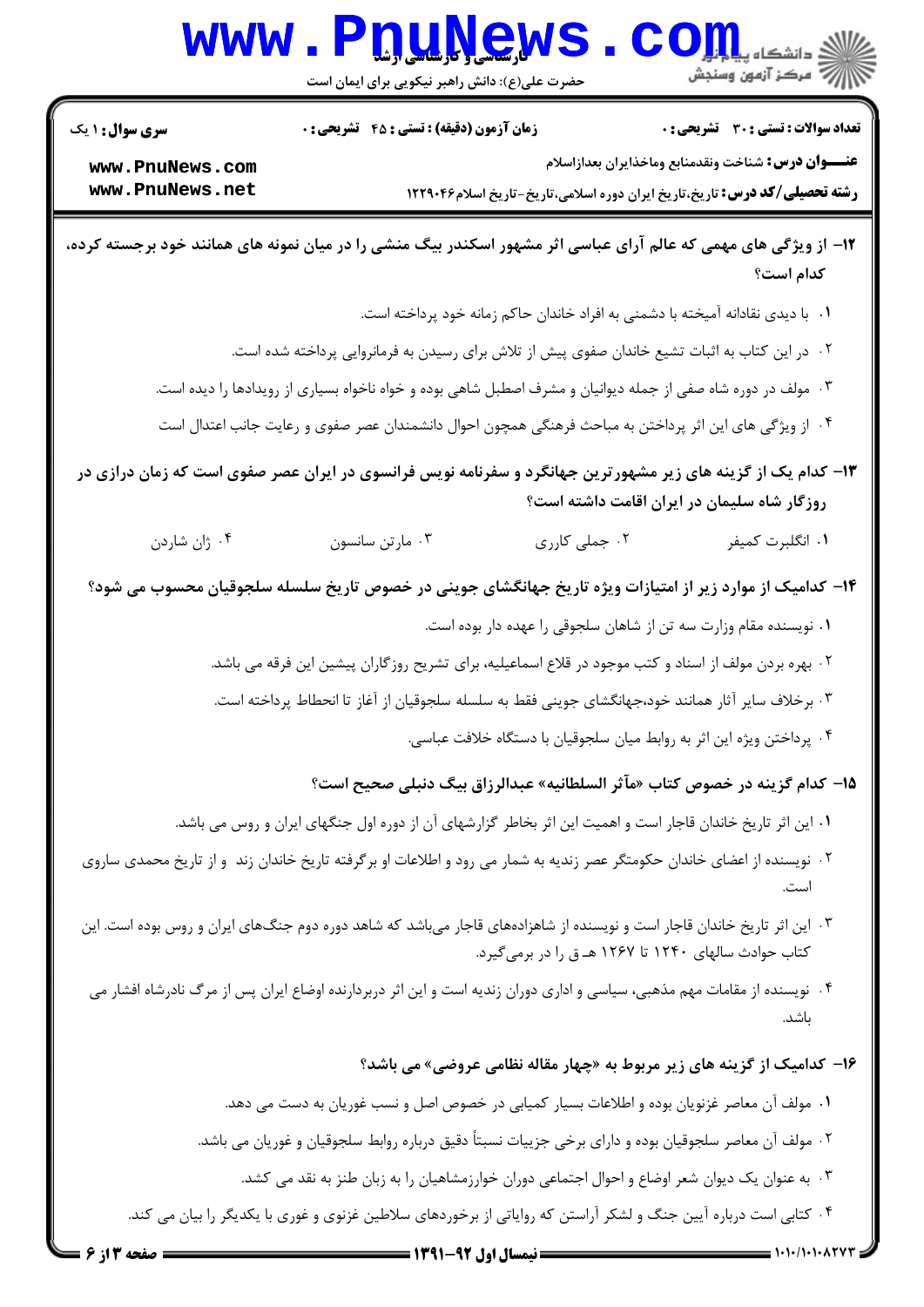| <b>WWW</b>                                                                                                                   | <b>DUAGW</b><br>حضرت علی(ع): دانش راهبر نیکویی برای ایمان است                                                                  |                                                                                   | : دانشگاه پی <mark>اب</mark> لیا                           |  |  |
|------------------------------------------------------------------------------------------------------------------------------|--------------------------------------------------------------------------------------------------------------------------------|-----------------------------------------------------------------------------------|------------------------------------------------------------|--|--|
| <b>سری سوال : ۱ یک</b>                                                                                                       | <b>زمان آزمون (دقیقه) : تستی : 45 تشریحی : 0</b>                                                                               |                                                                                   | <b>تعداد سوالات : تستي : 30 ٪ تشريحي : 0</b>               |  |  |
| www.PnuNews.com<br>www.PnuNews.net                                                                                           |                                                                                                                                | <b>رشته تحصیلی/کد درس:</b> تاریخ،تاریخ ایران دوره اسلامی،تاریخ-تاریخ اسلام۱۲۲۹۰۴۶ | <b>عنـــوان درس:</b> شناخت ونقدمنابع وماخذايران بعدازاسلام |  |  |
|                                                                                                                              | ۱۷– در میان تاریخهای عمومی مرتبط با تاریخ خاندان خوارزمشاهی کدام دسته از آثر بیش از دیگر آثار اهمیت دارند؟                     |                                                                                   |                                                            |  |  |
| ٠١ مجمع الانساب اثر شبانكاره اى- تاريخ الجايتو اثر ابوالقاسم كاشانى                                                          |                                                                                                                                |                                                                                   |                                                            |  |  |
|                                                                                                                              |                                                                                                                                | ٠٢ تاريخ مختصرالدول اثر بن عبرى- نظام التواريخ اثر قاضى عبدالله بيضاوى            |                                                            |  |  |
|                                                                                                                              | ٠٣ الكامل في تاريخ اثر ابن اثير- طبقات ناصري اثر منهاج الدين جوزجاني                                                           |                                                                                   |                                                            |  |  |
|                                                                                                                              | ۰۴ تاریخ طبرستان اثر ابن اسفندیار-نسائم الاسحار من لطائم الاخبار اثر ناصر الدین منشی کرمانی                                    |                                                                                   |                                                            |  |  |
|                                                                                                                              | ۱۸− ارجمندترین کتاب در میان آثار جغرافیایی نزدیک به عصر خوارزمشاهیان، کدام است؟                                                |                                                                                   |                                                            |  |  |
|                                                                                                                              | ٠٢ معجم البلدان ياقوت حموى                                                                                                     |                                                                                   | ٠١ نزهه القلوب حمدالله مستوفى                              |  |  |
| ۰۴ تجزيه الامصار وتزجيه الاعصارفضل الله بن عبدالله شيرازى                                                                    |                                                                                                                                |                                                                                   | ۰۳ حدود العالم از مولف ناشناخته                            |  |  |
|                                                                                                                              |                                                                                                                                | ۱۹- شکل بیشتر تاریخ نگاری در دوره مغول و ایلخانی چگونه است؟                       |                                                            |  |  |
| ۰۴ تاریخ عمومی                                                                                                               | ۰۳ تاریخ سلسله ای                                                                                                              | ۰۲ تاریخ وزارتی                                                                   | ۰۱ تاريخ محلي                                              |  |  |
|                                                                                                                              |                                                                                                                                | ۲۰- کدامیک از گزینه های زیر در ارتباط با تاریخ جهانگشای جوینی صحیح است؟           |                                                            |  |  |
|                                                                                                                              | ۰۱ در سه جلد تدوین یافته است. جلد اول شامل تاریخ مغولان و اقوام نزدیک به آنان، جلد دوم سلطنت خوارزمشاهیان، جلد سوم تاریخ       |                                                                                   | اسماعیلیه و برافتادن توسط هلاکوخان                         |  |  |
|                                                                                                                              | ۰۲ این کتاب شامل دو بخش است: بخش نخست سلطنت خوارزمشاهیان مقارن با ورود مغولان به ایران، بخش دوم حمله مغولان به ایران           |                                                                                   | و حكومت ايلخانان                                           |  |  |
|                                                                                                                              | ۰۳ این کتاب بعنوان یک دایرهٔ المعارف اصطلاحات اداری، نظامی، سیاسی و اجتماعی حکومت ایلخانان در ایران محسوب می شود.              |                                                                                   |                                                            |  |  |
|                                                                                                                              | ۰۴ این اثر عمدتا به تاریخ فرمانروایی مغول ها در آسیای میانه و مغولستان پرداخته و رویدادها را تا روزگار مرگ چنگیزخان تشریح کرده |                                                                                   |                                                            |  |  |
|                                                                                                                              | <b>۲۱</b> - برجسته ترین تاریخ وزارت در دوران مغول و ایلخانان که یکی از بهترین ها در نوع خود است را مشخص نمایید؟                |                                                                                   |                                                            |  |  |
|                                                                                                                              |                                                                                                                                |                                                                                   | ۰۱ تاریخ بناکتی- نوشته ی محمد بناکتی                       |  |  |
|                                                                                                                              |                                                                                                                                | ٠٢ نسائم الاسحار من لطائم الاخبار - نوشته ي ناصر الدين منشي كرماني                |                                                            |  |  |
|                                                                                                                              |                                                                                                                                |                                                                                   | ۰۳ تاریخ گزیده ی حمدالله مستوفی                            |  |  |
|                                                                                                                              |                                                                                                                                |                                                                                   | ۰۴ زبدةالتواريخ-ابوالقاسم كاشاني                           |  |  |
| <mark>۲۲</mark> - کدامیک از موارد زیر از جمله سفرنامه نویسان مسلمانی است که گزارشهای او از جمله برای اوضاع ایران عصر ایلخانی |                                                                                                                                |                                                                                   |                                                            |  |  |
|                                                                                                                              |                                                                                                                                |                                                                                   | بسیار مهم است؟                                             |  |  |
| ۰۴ ابن بطوطه مراکشی                                                                                                          | ۰۳ ابوریحان بیرونی                                                                                                             | ۰۲ ابن رشد                                                                        | ٠١. ريكولد دومنيكن                                         |  |  |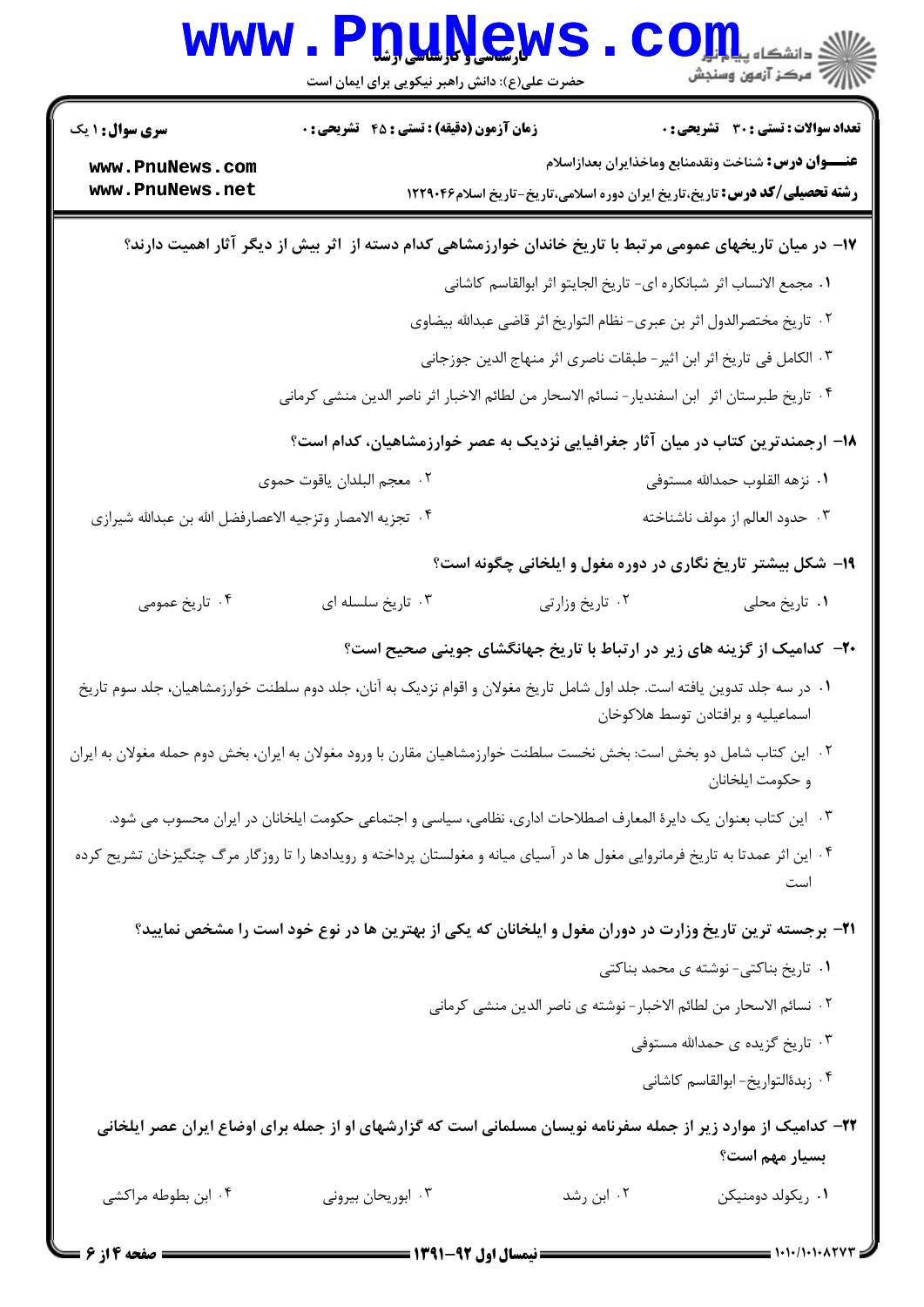|                                                   | www.Pnuyey<br>حضرت علی(ع): دانش راهبر نیکویی برای ایمان است                                                          |             | (د دانشڪاه پيا ہ <mark>ور</mark><br>(⊽ مرکز آزمون وسنجش                           |  |  |
|---------------------------------------------------|----------------------------------------------------------------------------------------------------------------------|-------------|-----------------------------------------------------------------------------------|--|--|
| <b>سری سوال :</b> ۱ یک                            | <b>زمان آزمون (دقیقه) : تستی : 45 قشریحی : 0</b>                                                                     |             | <b>تعداد سوالات : تستی : 30 ٪ تشریحی : 0</b>                                      |  |  |
| www.PnuNews.com                                   |                                                                                                                      |             | <b>عنـــوان درس:</b> شناخت ونقدمنابع وماخذايران بعدازاسلام                        |  |  |
| www.PnuNews.net                                   |                                                                                                                      |             | <b>رشته تحصیلی/کد درس:</b> تاریخ،تاریخ ایران دوره اسلامی،تاریخ-تاریخ اسلام۱۲۲۹۰۴۶ |  |  |
|                                                   | ۲۳- مهمترین گزارش نویسی که به دستور و حمایت تیمور به ثبت و ضبط حوادث و وقایع دوره تیموریان پرداخته است، کدام         |             | است؟                                                                              |  |  |
|                                                   |                                                                                                                      |             | ٠١. روزنامه غزوات هندوستان نوشته غياث الدين على يزدى                              |  |  |
|                                                   |                                                                                                                      |             | ٢. ظفرنامه شامي نوشته نظام الدين عبدالواسع شامي                                   |  |  |
|                                                   |                                                                                                                      |             | ۰۳ مطلع سعدين و مجمع بحرين اثر كمال الدين عبد الرزاق ثمرقندي                      |  |  |
|                                                   |                                                                                                                      |             | ۰۴ تاریخ اربع الوس نوشته الغ بیک شاهزاده تیموری                                   |  |  |
|                                                   | ۲۴– کدامیک از گزینه های زیر تاثیرگزارترین تاریخهای عمومی در دوره تیموریان و ترکمانان، برای مورخان بعد از خود تا      |             | روزگار قاجاریه بوده اند؟                                                          |  |  |
|                                                   | ٠١ روضات الجنان في اوصاف مدينه هرات نوشته معين الدين اسفزاري- قنديه نوشته محمد ثمرقندي                               |             |                                                                                   |  |  |
|                                                   | ۰۲ سمریه ابوطاهر خواجه سمرقندی - تاریخ یزد نوشته جعفر ابن محمد                                                       |             |                                                                                   |  |  |
|                                                   |                                                                                                                      |             | ٠٣ مجمل التواريخ نوشته فصيح خوافي – منتخب التواريخ نوشته معين الدين نطنزى         |  |  |
|                                                   |                                                                                                                      |             | ۰۴ روضهٔ الصفای میر خواند- حبیب السیر خواند میر                                   |  |  |
|                                                   | ۲۵– مهمترین سرچشمه اطلاعات درباره شخصیت و طریقت شیخ صفیالدین اردبیلی و برخی افراد خاندان صفوی، کدام گزینه            |             |                                                                                   |  |  |
|                                                   |                                                                                                                      |             | مىباشد؟                                                                           |  |  |
|                                                   |                                                                                                                      |             | ٠١ صفوه الصفا نوشته ابن بزاز اردبيلي                                              |  |  |
|                                                   |                                                                                                                      |             | ٢. صفوه الاثار في اخبار الاخيار نوشته عبدالكاظم محمد اردبيلي                      |  |  |
|                                                   |                                                                                                                      |             | ٠٣ افضل التواريخ نوشته ميرزا فضلي اصفهاني                                         |  |  |
|                                                   |                                                                                                                      |             | ۰۴ روضه الصفويه نوشته ميرزا بيگ جنابذي                                            |  |  |
|                                                   |                                                                                                                      |             | ۲۶- نخستین سفرنامه های اروپایی مربوط به ایران اوایل عصر صفوی کدام است؟            |  |  |
| ۰۴ چين                                            | ۰۳ ونیز                                                                                                              | ۰۲ فرانسو   | ۰۱ پرتغال                                                                         |  |  |
|                                                   | ۲۷- برجسته ترین و پر آوازهترین تاریخ سلسله ای افشاریه کدامیک از گزینه های زیر است؟                                   |             |                                                                                   |  |  |
| ۰۲ جهانگشای نادری نوشته میرزا مهدی خان استر ابادی |                                                                                                                      |             | ۰۱ نادر نامه نوشته محمد شفیع تهرانی                                               |  |  |
|                                                   | ۰۴ منشات نوشته میرزا مهدی خان استر آبادی                                                                             |             | ۰۳ عالم آرای نادری نوشته محمدکاظم وزیر مرو                                        |  |  |
|                                                   | ۲۸– از بین جهانگردان و سفرنامه نویسان اروپایی دوره افشاریه، پزشک فرانسوی که در روزگار نادرشاه به ایران آمده و بواسطه |             | شغلش در کنار نادرشاه افشار حضور داشت، کدام است؟                                   |  |  |
| ۰۴ رنه بازن کشیش                                  | ۰۳ آبراهام کرتی                                                                                                      | ٠٢ ژان اوتر | ۰۱ جونس هنوی                                                                      |  |  |